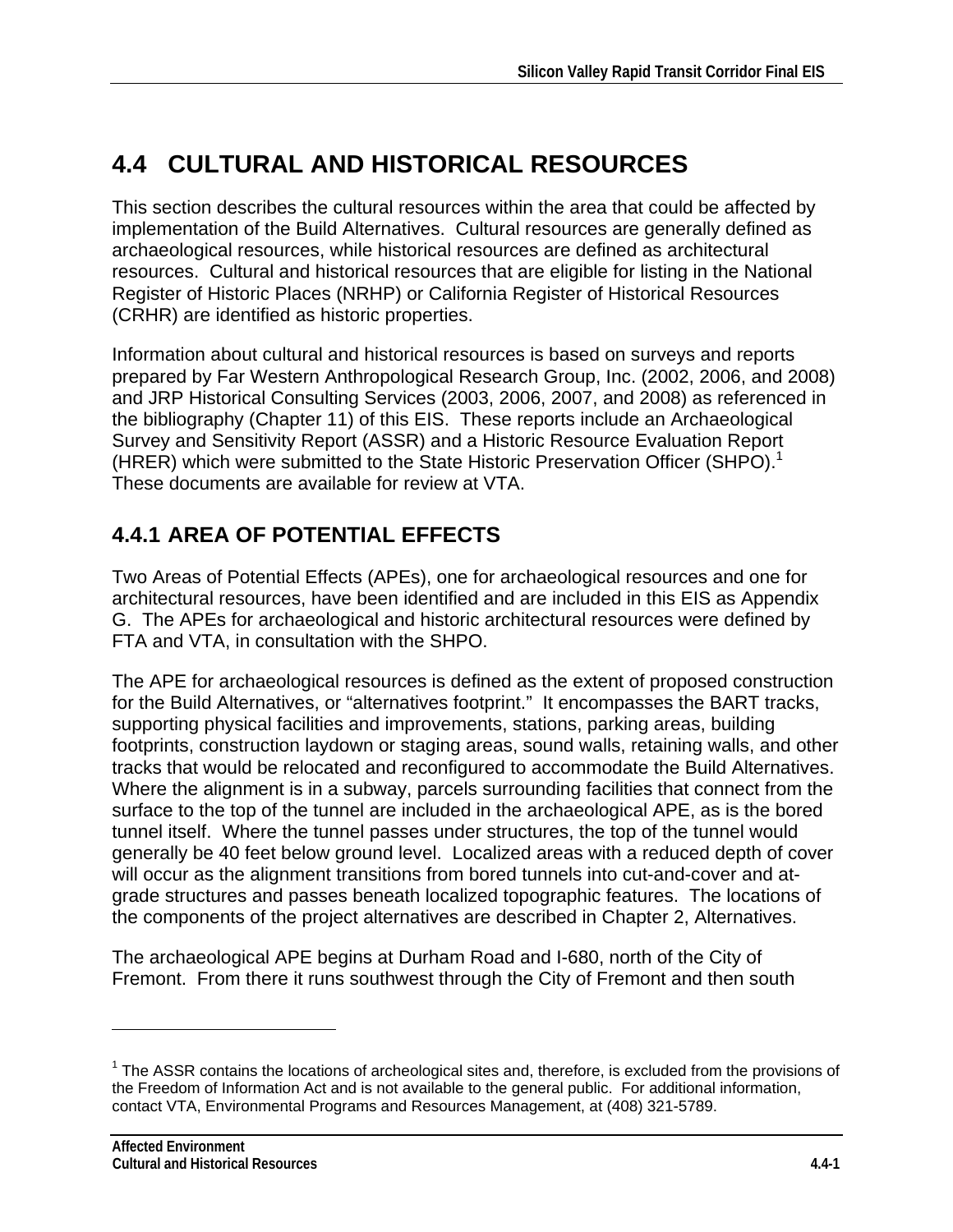along the existing Union Pacific Railroad ROW to the City of Milpitas. The APE follows the eastern tracks south to the intersection of US 101 and East Santa Clara Street (the proposed Alum Rock Station) and then turns southwest along East Santa Clara Street to Guadalupe Parkway in downtown San Jose. At Guadalupe Parkway, the APE turns northwest to follow the railroad ROW to Brokaw Road and the proposed Santa Clara Station in the City of Santa Clara.

The APE also encompasses an area at the north end of the project between I-680 and I-880 north of S. Grimmer Boulevard, and several laydown and construction staging areas placed at various locations along the corridor. It also includes the Union Pacific ROW from Fremont to San Jose to encompass the Build Alternatives trackway, supporting physical facilities and improvements, soundwalls and retaining walls, gradients leading from the surface or near surface to the deep bored tunnel, as well as other tracks that will be relocated and reconfigured. The APE extends outside of the Union Pacific ROW to encompass wye-turnaround tracks, traction power substations, high voltage substations/switching stations, gap breaker stations, power line reroutes, and six stations, including access route reconfigurations, parking areas, building footprints, and cut-and-cover construction at specific stations.

The APE for historic architectural resources is defined to take into account the potential adverse effects associated with the various components of the Build Alternatives. It encompasses the properties within the alternatives' footprint, as well as a buffer zone immediately adjacent to surface construction. Where the Build Alternatives bisect a parcel, the APE boundary was drawn to include the whole parcel.

# **4.4.2 ARCHAEOLOGY**

### **Methodology**

#### **Records Searches and Archival Research**

An archival records search was conducted at the Northwest Information Center of the California Historic Resources Information System (NWIC-CHRIS), housed at Sonoma State University. Locally relevant materials housed at the Martin Luther King, Jr. Public Library in San Jose were also reviewed, with particular attention given to recent studies completed for other environmental documents. Historical maps were examined, as was the Archaeological Sensitivity Geographic Information System layer maintained by the City of San Jose Planning Department. Several archaeologists well versed in San Jose/Santa Clara Valley archaeology were contacted, and Basin Research Associates, Inc. provided access to materials in its library. Record search results indicated that approximately 70 percent of the APE had been previously inventoried by close-interval pedestrian survey.

Historian Charlene Duval, a specialist in San Jose-area history, conducted research specific to historic-era archaeological resources in August and September 2002, August 2004, October 2005, September 2006, February 2008. She carried out her research at local repositories of historical records, which included the County of Santa Clara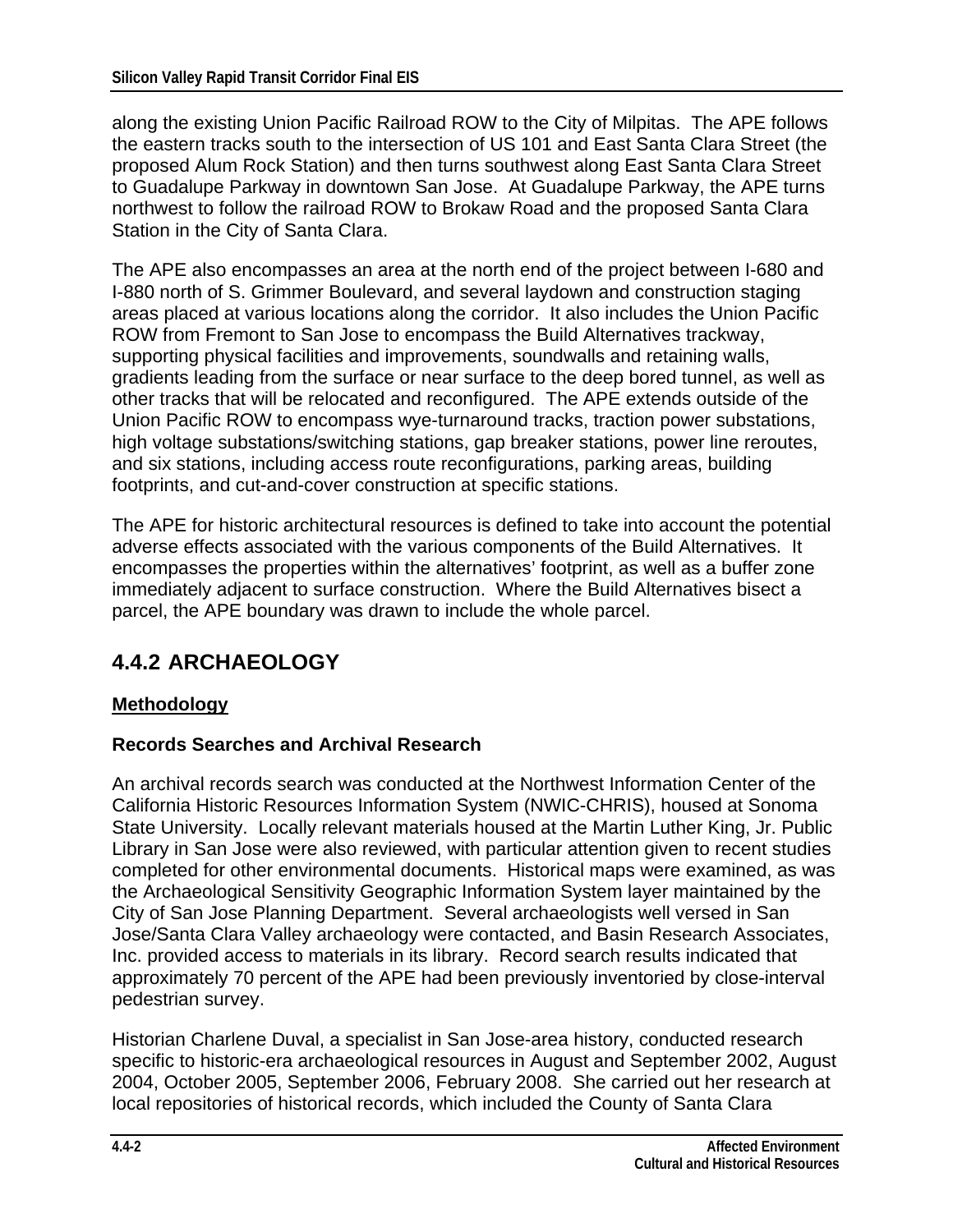Surveyor's Office, the archives of History San Jose, the California Room of the Martin Luther King, Jr. Public Library, as well as the consultant's personal library which includes the files of the late Glory Anne Laffey, principal of Archives & Architecture. Specific sources included Sanborn Fire Insurance maps, city directories, census and death records, tax assessment rolls and maps, and other historical maps such as those in Thompson & West 1876 and 1878. These sources provided information that assisted in identifying locations within or adjacent to the APE that might contain significant historic-period archaeological resources.

#### **Native American Consultation**

The Native American Heritage Commission (NAHC) reviewed Sacred Lands Files for an area encompassing the project area. No resources of concern were identified from the review of the sacred lands file. The NAHC identified 12 individuals or groups who may have information relevant to the project area. Letters were sent and phone calls made to the Native American contacts to inform and update them of the project and ask them to share relevant concerns, information, or recommendations concerning cultural resources in 2002, 2004, and 2008. Workshops to discuss the development of a Cultural Resources Treatment Plan for the project, express additional concerns, share information, and make recommendations concerning the management of cultural resources that might be affected by the project were also conducted in 2004.

One of the Native American contacts who attended a workshop reported that prehistoric remains were discovered in the Southern Pacific Railroad ROW several miles to the north of the current BART alignment, north of the Warm Springs Station. Additionally, the Third Mission Santa Clara orchard and related features, specifically an adobe wall around the orchard, were identified as possibly extending into the APE. Other comments, including possible mitigation measures, concerns about the consultation process, monitoring during construction, and damage caused by subsurface investigations, were made during the consultations. A summary of the consultation efforts is included in the ASSR.

#### **Field Inventory**

Record search results indicated that approximately 70 percent of the APE had been previously inventoried at close-interval pedestrian survey. A field survey was conducted of the unsurveyed and accessible undeveloped portions of the archaeological APE. Open areas and fields were surveyed using close-interval (approximately 80 feet or less) transects. In areas where the ground was covered by buildings, sidewalks, or pavement, the surveyors did a visit on foot to look for any open areas (around trees, in planting beds, in drainage cuts, etc.). One previously unknown prehistoric archaeological site, ALA-610, was discovered as a result of the field investigation: a very sparse scatter of marine shell found near the northern end of the APE.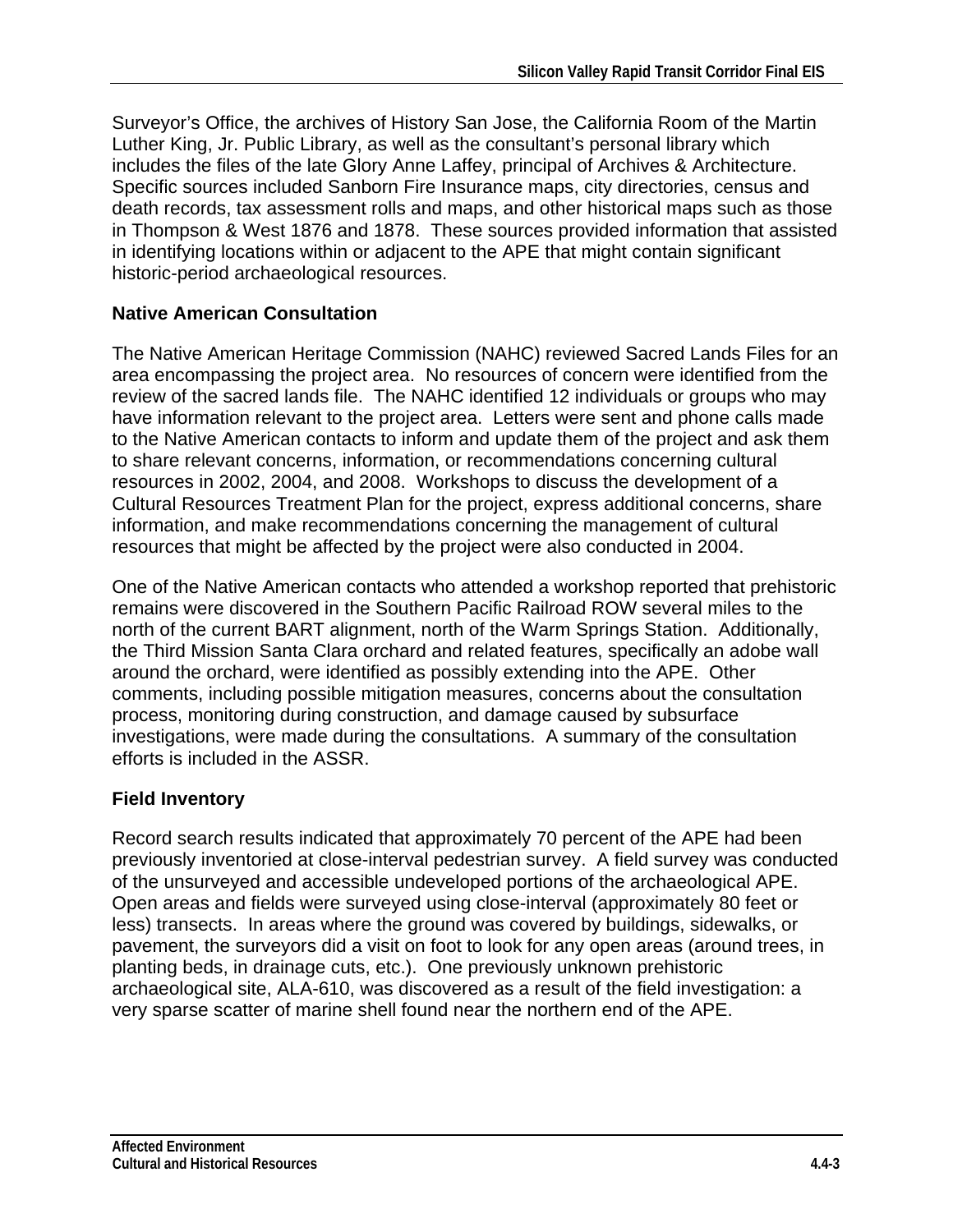#### **Geomorphology**

An assessment of the geomorphology of the APE identified areas of high or moderate potential for buried soils that might contain archaeological deposits. Nearly all of the areas with high sensitivity are associated with stream channels. These zones include areas that extend 500 feet from well-developed historic stream channels and drainages. Both the Build Alternatives would pass through areas of high and moderate archaeological sensitivity, as identified in the ASSR.

#### **Bore Hole Monitoring**

Both the SHPO and representatives of the local Ohlone community expressed concerns about potential adverse effects on buried prehistoric archaeological deposits resulting from boring under downtown San Jose. Consequently, bore holes were monitored for the presence of subsurface archaeological deposits.

In conjunction with project engineering studies, a total of 47 bore holes located through downtown San Jose were monitored in areas of High sensitivity for prehistoric archaeological deposits and in locations where background research suggested the potential for important archaeological features. The archaeological bore hole monitoring occurred between October 2004 and September 2007.

The majority of the monitored bore holes were excavated with a standard rotary wash, truck-mounted drill rig that create 5-inch diameter holes. Most bore holes were initially dry-drilled to depths between eight and ten feet, with all excavated spoils being deposited in an open-top tub. Archaeological monitors observed and sifted through the materials, as necessary. Below about ten feet, water was used to facilitate drilling, producing a fluid slurry, a portion of which was continuously sieved by project engineers through 1/16-inch mesh screen. The slurry was monitored to depths between 30 and 50 feet.

Because of the depth and method of construction used to bore the tunnel, traditional pre-construction cultural resources testing and construction monitoring would be impossible. At the same time, local studies indicate that geological deposits found at or below 20 feet may be exceedingly old, predating any known human occupation in North America. For this reason, the deeper borings have very little potential to have adverse effects on cultural resources. To test this conclusion radiocarbon dates were obtained from soil samples recovered from three cores excavated as part of project engineering studies. These samples were designed to identify the late Pleistocene and Holocene depositional record at three points along the tunnel segment and to demonstrate the depth at which geological deposits predating human occupation are encountered. Cores selected for study originated in the western and eastern and center portions of the tunnel alignment. All three cores extended from the surface to between 140 feet and 150 feet deep. Detailed descriptions of the textural variability of different geological strata were recorded in boring logs.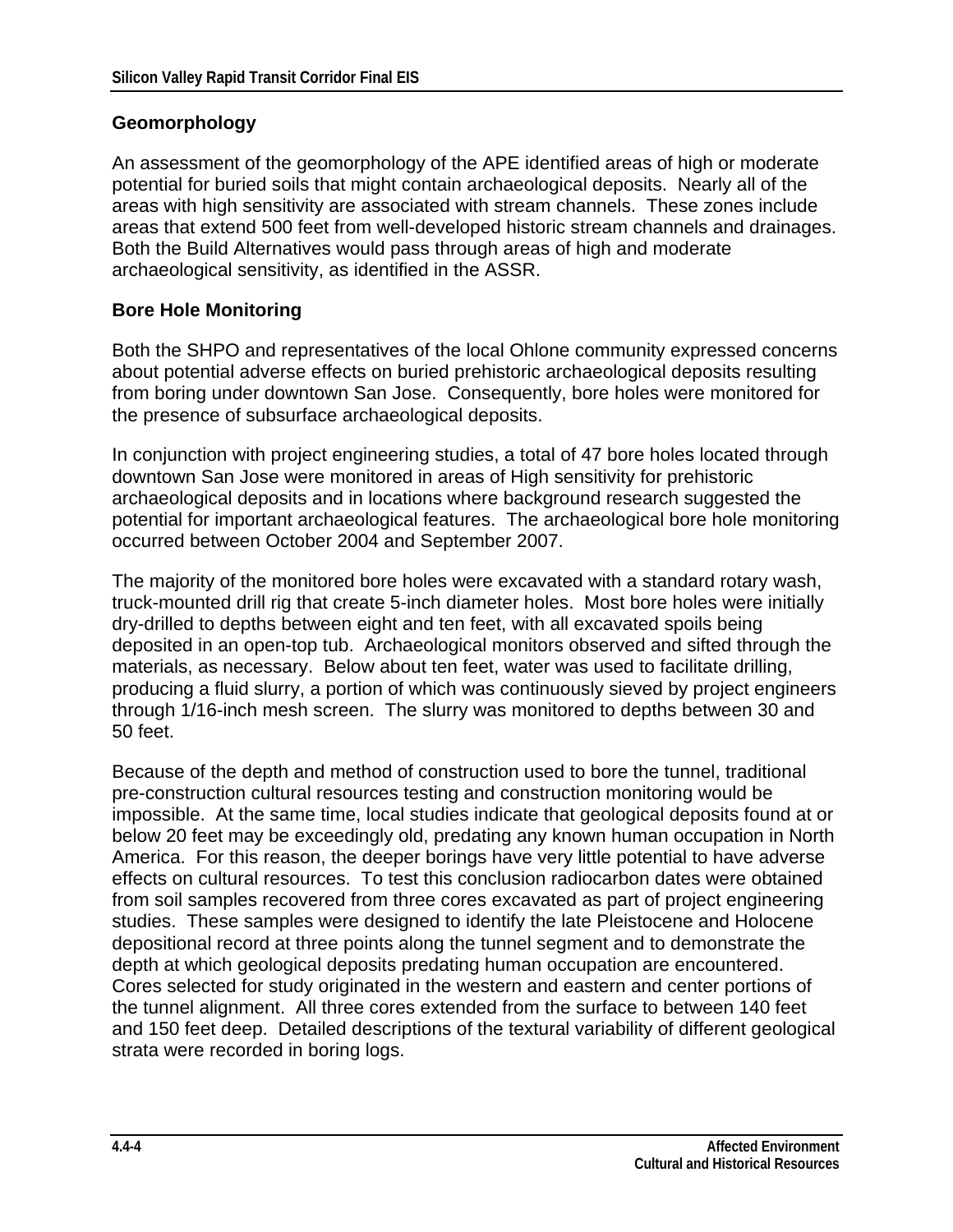Radiocarbon dates from buried soils clearly demonstrated that geologic strata deeper than 20 to 25 feet below surface are late Pleistocene and are well beyond the maximum age of human occupation in North America. The buried soil identified at 20 feet below surface near the center of the tunnel alignment, however, appeared to be middle Holocene in age.

In contrast to the geological strata exposed at either end of the tunnel alignment, those exposed in the middle of the alignment consisted of several high-energy sand and gravel deposits, probably laid down near an active channel incised into an older floodplain. Differences in age and depth of geological strata between the center of the tunnel alignment and those exposed at either end suggested that the now-flat floodplain of Santa Clara Valley was heavily incised during the early and middle Holocene, with a vertical offset on the order of 30 feet. Buried Holocene-age soils identified appeared to be associated with an inset terrace, bound on the east and west by higher and older terraces.

More than half of the bore holes produced historical and modern debris within the first several feet, however, only two historical features were observed during monitoring work. The first is remnants of former street-car tracks running down Santa Clara Street (potential resource H16C). The second is what appears to be the basement of a commercial building, possibly the Smout Building (potential resource H34K). No prehistoric archaeological materials were observed in any of the bore holes and no historic materials clearly representing occupation prior to the Late American Period were found.

#### **Archaeological Resources Present or Immediately Adjacent to the APE**

Based upon field studies and records searches there are 11 known archaeological locations and resources either within or immediately adjacent to the APE. There are seven recorded archaeological sites within the APE and four others immediately adjacent to the APE. These locations are listed in Table 4.4-1 by corresponding city. Whether these locations and resources all contain deposits that qualify as significant under Section 106 of the NHPA cannot be determined until excavations are conducted. Testing at this time is problematic as the APE is in an urban setting and much of the APE is improved with structures, pavement, and street ROW. Archival research has also identified nearly 200 locations in or adjacent to the APE where historic-era archaeological features or deposits are likely to be uncovered.

#### **City of Fremont**

The City of Fremont contains one documented archaeological site and three locations with high sensitivity for historic-era remains. Six areas covering approximately one mile of the APE have been identified as having high sensitivity for buried surfaces.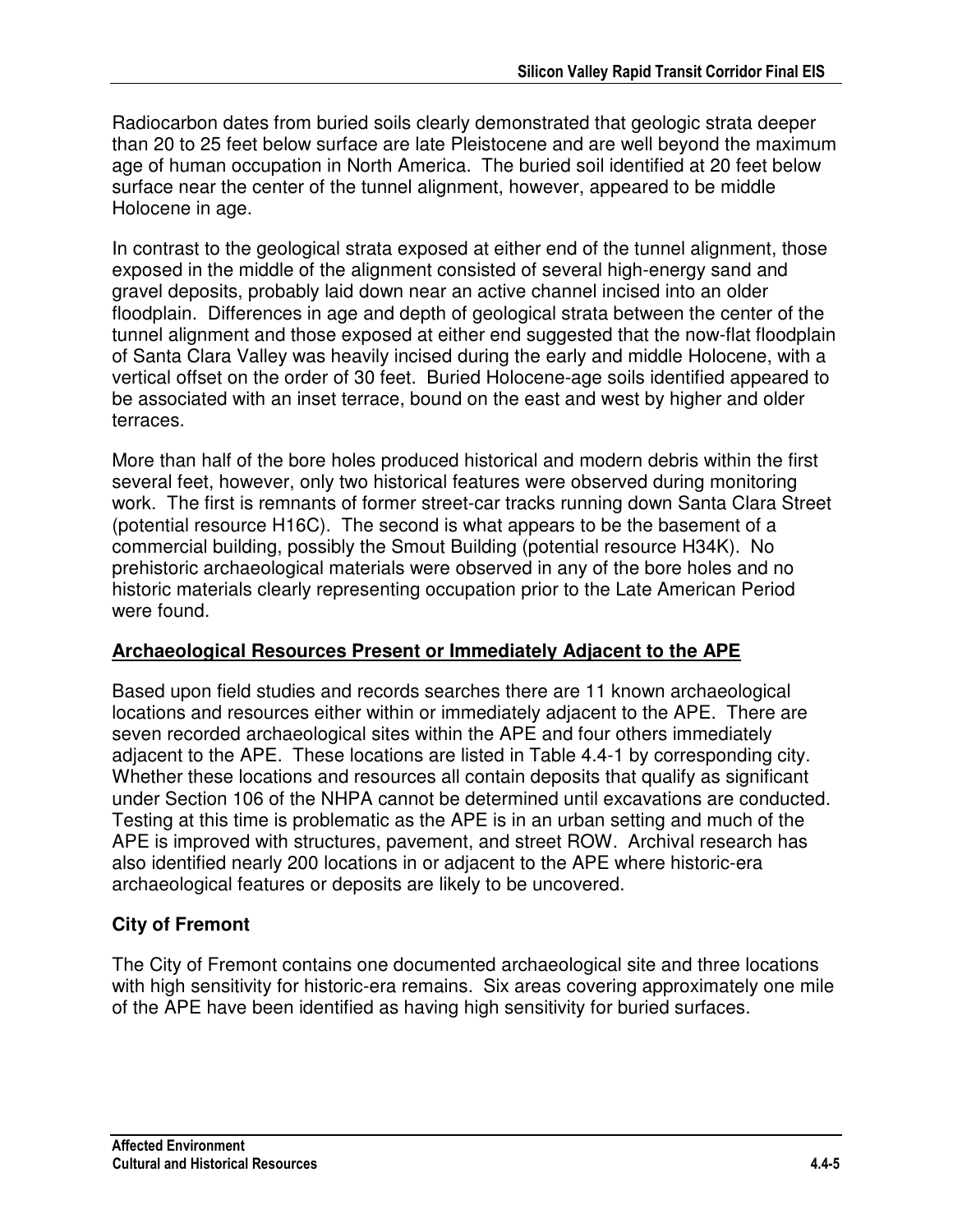| <b>Number</b>  | <b>City</b>     | <b>Comments</b>                                               | In/Adjacent<br>to APE |
|----------------|-----------------|---------------------------------------------------------------|-----------------------|
| CA-ALA-610     | Fremont         | Prehistoric shell scatter                                     | In.                   |
| $C-1414$       | <b>Milpitas</b> | Unconfirmed village site                                      | In.                   |
| SCL-438H       | San Jose        | <b>Mabury Dumps</b>                                           | In.                   |
| "The<br>Dumps" | San Jose        | Historic-era dumps probably associated with<br>SCL-438H       | In                    |
| SCL-363H       | San Jose        | Foundations, midden, part of old Pueblo and<br>Chinatown      | In.                   |
| SCL-390H       | San Jose        | Peralta Adobe                                                 | Adjacent              |
| SCL-39H        | San Jose        | Plaza de San Jose – heart of original plaza, ca.<br>1770-1840 | Adjacent              |
| SCL-693H       | San Jose        | Plaza de San Jose Dump-ca. 1870-1920                          | Adjacent              |
| SCL-30/H       | Santa Clara     | <b>Third Mission Sensitivity Zone</b>                         | In.                   |
| SCL-30/H       | Santa Clara     | Third Mission Santa Clara Mission and<br>grounds              | In.                   |
| SCL-430H       | Santa Clara     | <b>First Mission Santa Clara</b>                              | Adjacent              |

**Table 4.4-1: Known Archaeological Resources in or Immediately Adjacent to APE** 

Source: Archaeological Survey and Sensitivity Report, Far Western Anthropological Research Group, March 2008.

### **City of Milpitas**

One prehistoric resource has been recorded within the APE in Milpitas. Three sites with possible archaeological resources were recorded adjacent to the APE. Archival research identified no areas in the city where historic-era archaeological resources are likely to be present. Seven areas covering approximately one mile of the APE have been identified as having a high sensitivity for buried surfaces.

#### **City of San Jose**

The City of San Jose is the most archaeologically-sensitive section of the APE. The records searches identified three documented sites that may extend into the APE and 13 others in the vicinity of the APE. Archival research identified more than 160 locations where historic-era archaeological materials may be encountered within the APE. Approximately one mile of this section was found to have high sensitivity for buried surfaces that may contain archaeological deposits.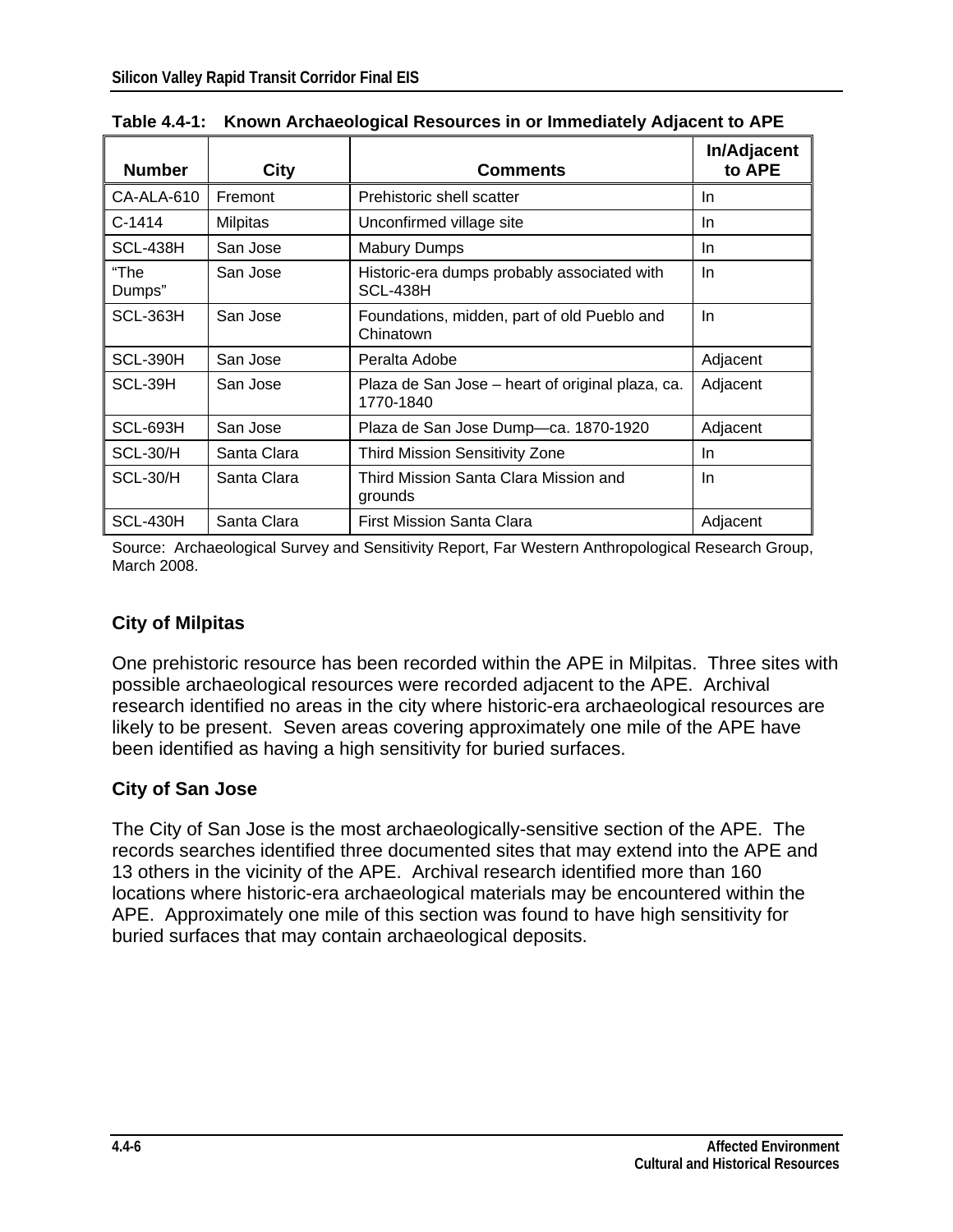### **City of Santa Clara**

Three archaeological sites have been recorded within 1/4 -mile of the Santa Clara APE. Additionally, archival research identified four locations where historic period archaeological materials could likely be encountered. No areas of high sensitivity for buried surfaces have been identified in this area.

# **4.4.3 HISTORIC ARCHITECTURE**

## **Methodology**

Background research and appropriate fieldwork were conducted to assess which resources would be part of the survey population for this study. County property record research was conducted through First American Real Estate Solutions (FARES) commercial database and area maps were reviewed, as were Santa Clara County and Alameda County assessment records, historical photographs, and other documents including the previous documentation of historical properties. This work determined which properties, buildings, groups of buildings, structures and objects would be included in the survey population as resources 50 years old or older as of 2016. Buildings or groups of buildings, structures and objects that appeared to have been built in or before 1966 were studied in more detail to determine whether they met the criteria for listing in the NRHP. $^2$  Buildings, structures, and objects determined to have been built in 1967 or after were considered non-historic.

Twenty-five local government offices, historical organizations, and individuals interested in historic preservation in Alameda and Santa Clara counties were consulted for comments and additional information relating to known or potential historical resources in the project vicinity. Letter responses were received from the cities of Milpitas, San Jose, and Santa Clara, San Jose Historic Landmarks Commission, Preservation Action Council of San Jose, Santa Clara Historical and Landmarks Commission, South Bay Historical Railroad Society, and Los Fundadores-Santa Clara. Consultations with the cities of Milpitas, San Jose, and Santa Clara and other historical and governmental organizations are continuing.

In keeping with the standards of the State Office of Historic Preservation, the survey population was inspected in the field, photographed, and described in detail on California Department of Parks and Recreation (DPR) 523 forms, as necessary. Property-specific research was undertaken for individual resources, in both archival and published records. Research was conducted at the California State Library, Sacramento; Shields Library, University of California, Davis; Caltrans Transportation

 $\overline{a}$ 

 $2$  Generally, properties that are less than 50 years old are excluded from listing in the National Register, unless they can be shown to be exceptionally important. Buildings, structures, and objects determined to have been built in 1967 or later and that would be less than 50 years old as of estimated project completion were therefore considered non-historic. None of the post-1967 resources appeared to be eligible for inclusion in the National Register, and none required further study.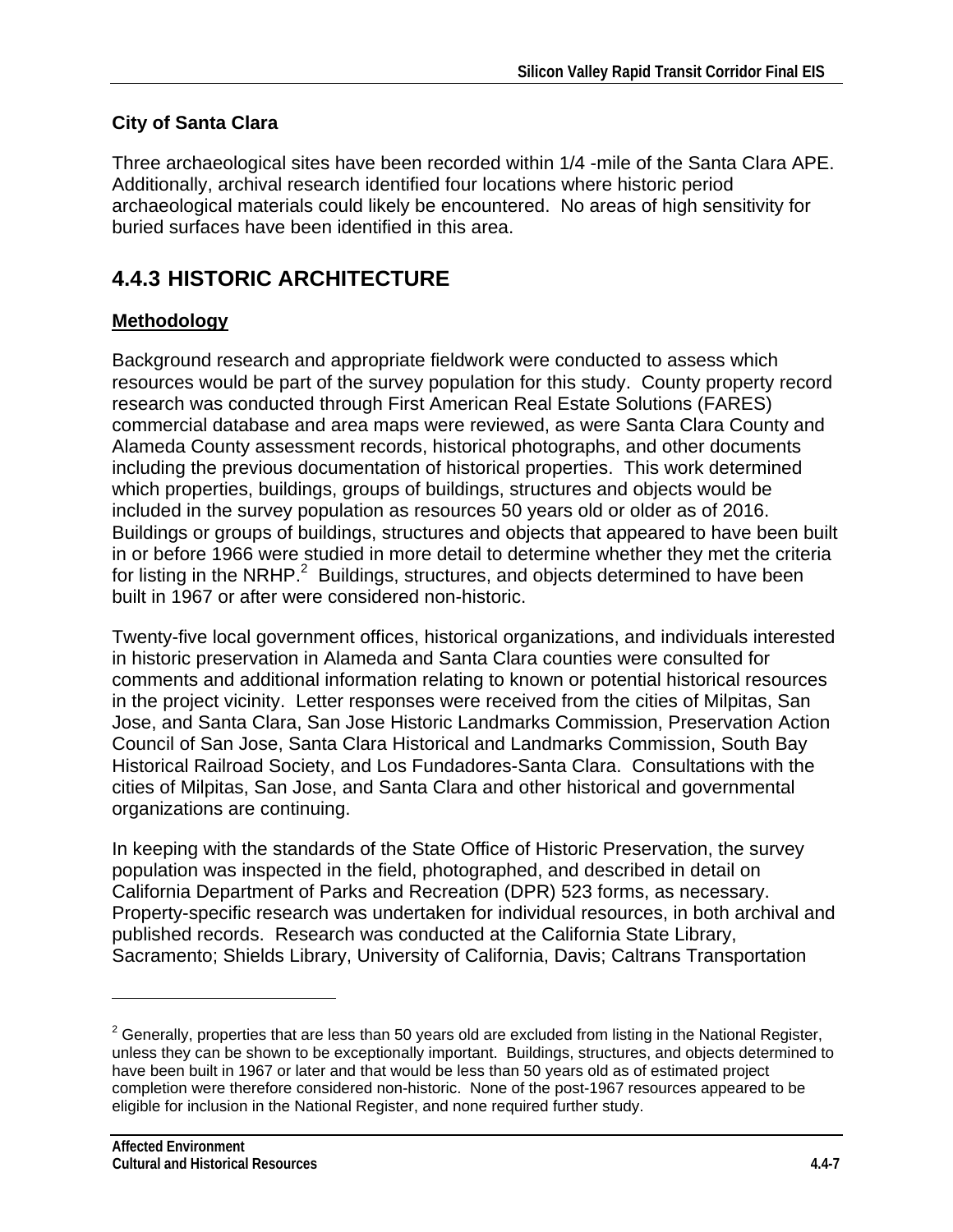Library, Sacramento; Caltrans District 4 Maps and Plans Office, Oakland; Assessors' Offices at Alameda and Santa Clara counties; Santa Clara County Recorder's Office; Santa Clara County Surveyor's Office; Alameda County Maps and Files Room (Hayward); California Room, San Jose Public Library; History San Jose Archives, Kelly Park; Map Collection-University of California, Berkeley; and California State Railroad Museum Library. Personal interviews were also conducted, and a meeting was held with the City of San Jose's Historic Preservation Officer. Existing information from previous surveys was also reviewed. The NRHP, the CRHR, the California Historical Landmarks, and California Points of Historic Interest lists were all consulted, as were previous historic resource inventory evaluation surveys and reports. The findings of this work and the field surveys are summarized below.

#### **Historic Architecture Present in the APE**

A total of 934 properties, buildings, structures, and objects are located within the architectural APE for the SVRTC. Of the total number of resources, 314 were built in or before 1966 and required survey or recordation as part of the survey population for the project. The remaining 620 buildings, structures, or objects were constructed in 1967 or later or were vacant parcels at the time of the field surveys in the spring and summer of 2002, and fall and winter of 2006. These non-historic or vacant parcels required no further study.

Of the 314 buildings, structures, and objects evaluated, 26 historic properties are listed in the NRHP, have been determined eligible for the NRHP, or appear eligible for listing in the NRHP. The 26 historic properties are listed in Table 4.4-2. Two of these historic properties, the Fox Building at 40 North Fourth Street, APN 467-20-016, and the Muirson Label and Carton Company at 421-435 Stockton Avenue, APN 261-03-051, have been demolished. Two other properties, the San Jose Downtown Commercial Historic District and the historic Santa Clara Caltrain Station are multi-component historic districts with 13 and 2 individual historic resources, respectively, for a total of 37 individual buildings, structures, or objects. The remaining 288 historic resources do not appear to meet the criteria for listing in the NRHP. There are no historic properties, buildings, structures, or objects within the portion of the APE located in the cities of Fremont and Milpitas.

| <b>Address</b>                                                                                      | APN <sup>a</sup> | Year<br><b>Built</b> | <b>NR Status</b><br>Code <sup>b</sup> | <b>Evaluated by (if</b><br>appears<br>eligible) |
|-----------------------------------------------------------------------------------------------------|------------------|----------------------|---------------------------------------|-------------------------------------------------|
| San Jose Downtown Commercial Historic<br>District Including the following<br>contributing elements: | See below        | <b>See</b><br>below  | See below                             | See below                                       |
| 142-150 East Santa Clara Street<br>City of San Jose Landmark                                        | 467-23-<br>035   | 1913                 | 1D                                    | $\star$                                         |
| 138 East Santa Clara Street                                                                         | 467-23-<br>036   | 1905                 | 1D                                    | $\star$                                         |

**Table 4.4-2: Historic Properties Listed in the NRHP, Eligible for Listing in the NRHP, or Appearing Eligible for Listing in the NRHP**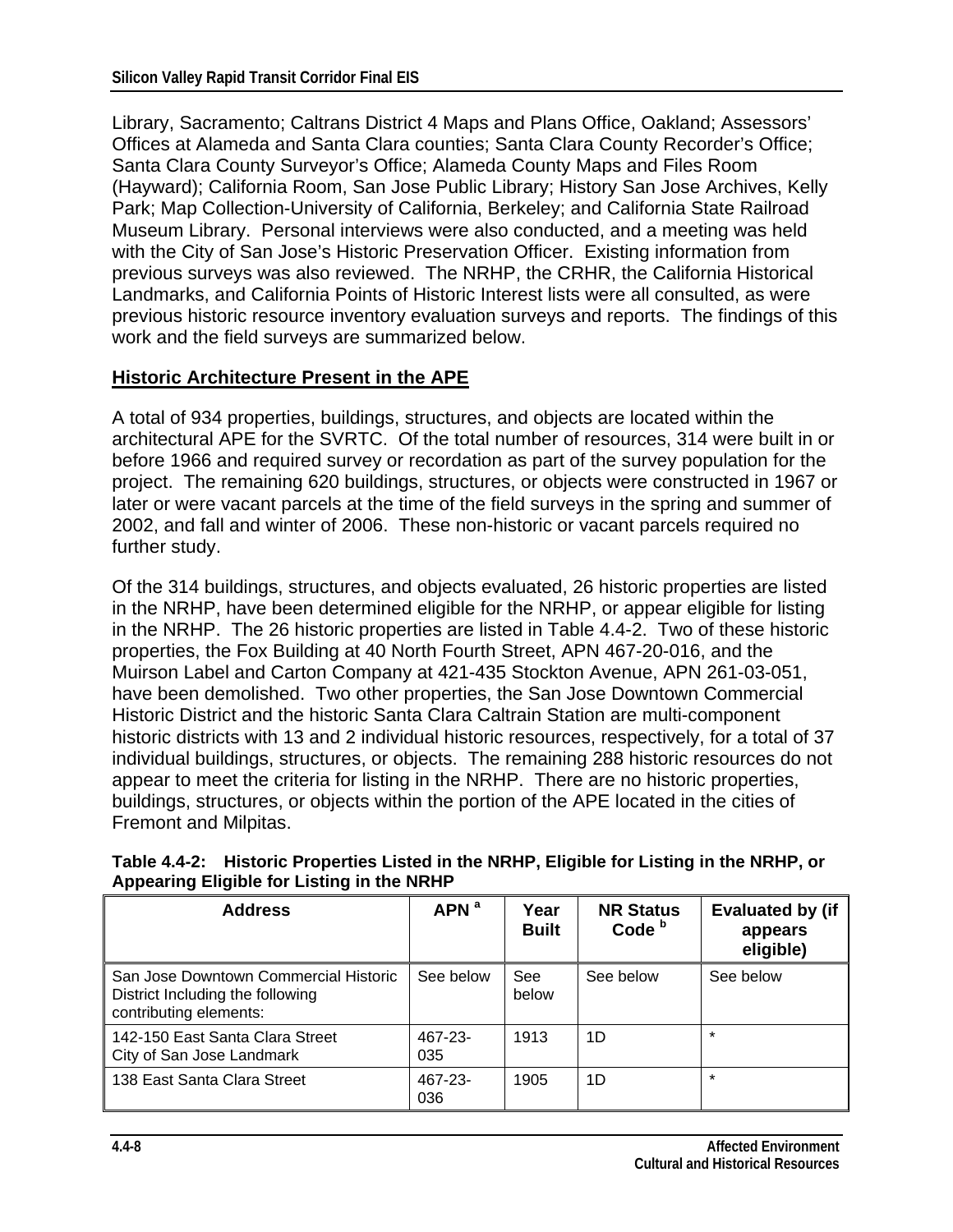| <b>Address</b>                                                                        | APN <sup>a</sup>                                | Year<br><b>Built</b> | <b>NR Status</b><br>Code <sup>b</sup> | <b>Evaluated by (if</b><br>appears<br>eligible) |
|---------------------------------------------------------------------------------------|-------------------------------------------------|----------------------|---------------------------------------|-------------------------------------------------|
| 124-126 East Santa Clara Street                                                       | 467-23-<br>038                                  | 1900                 | 1D                                    | $\star$                                         |
| 114-118 East Santa Clara Street                                                       | 467-23-<br>039                                  | 1920                 | 1D                                    | $\star$                                         |
| 100 East Santa Clara Street                                                           | 467-23-<br>089                                  | 1912                 | 1D                                    | $\star$                                         |
| 82 East Santa Clara Street<br>City of San Jose Landmark                               | 467-22-<br>091                                  | 1898                 | 1D                                    | $\star$                                         |
| 52 East Santa Clara Street<br>City of San Jose Landmark                               | 467-22-<br>046                                  | 1900                 | 1D                                    | $\star$                                         |
| 42-48 East Santa Clara Street, Moderne<br>Drug/Western Dental building                | 467-22-<br>041<br>467-22-<br>042                | 1930s                | 1D                                    | $\star$                                         |
| 36-40 East Santa Clara Street                                                         | 467-22-<br>158<br>(formerly<br>467-22-<br>043)  | 1880s                | 1D                                    | $\star$                                         |
| 31-33 Fountain Alley                                                                  | 467-22-<br>158<br>(formerly<br>467-22-<br>039)  | 1915                 | 1D                                    | $\star$                                         |
| 28 East Santa Clara Street, Firato<br>Delicatessen/Ravioli building                   | 467-22-<br>158<br>(formerly<br>467-22-<br>(045) | 1880                 | 1D                                    | $\star$                                         |
| 27-29 Fountain Alley<br>City of San Jose Landmark                                     | 467-22-<br>158<br>(formerly<br>467-22-<br>(038) | 1895                 | 1B                                    | $\star$                                         |
| 8-14 South First Street, Bank of<br>Italy/Bank of America building                    | 467-22-<br>097                                  | 1926                 | 1D                                    | $\star$                                         |
| Vintage Towers/Medico-Dental Building<br>227-247 East Santa Clara Street, San<br>Jose | 467-19-<br>057                                  | 1928                 | $\overline{2}$                        | $\star$                                         |
| The Realty Building<br>19 North Second Street, San Jose                               | 467-21-<br>028                                  | 1925                 | <b>2S2</b>                            | $\star$                                         |
| The Commercial Building<br>22 North First Street, San Jose                            | 467-54-<br>001<br>467-54-<br>034                | 1926                 | $\overline{2}$                        | $\star$                                         |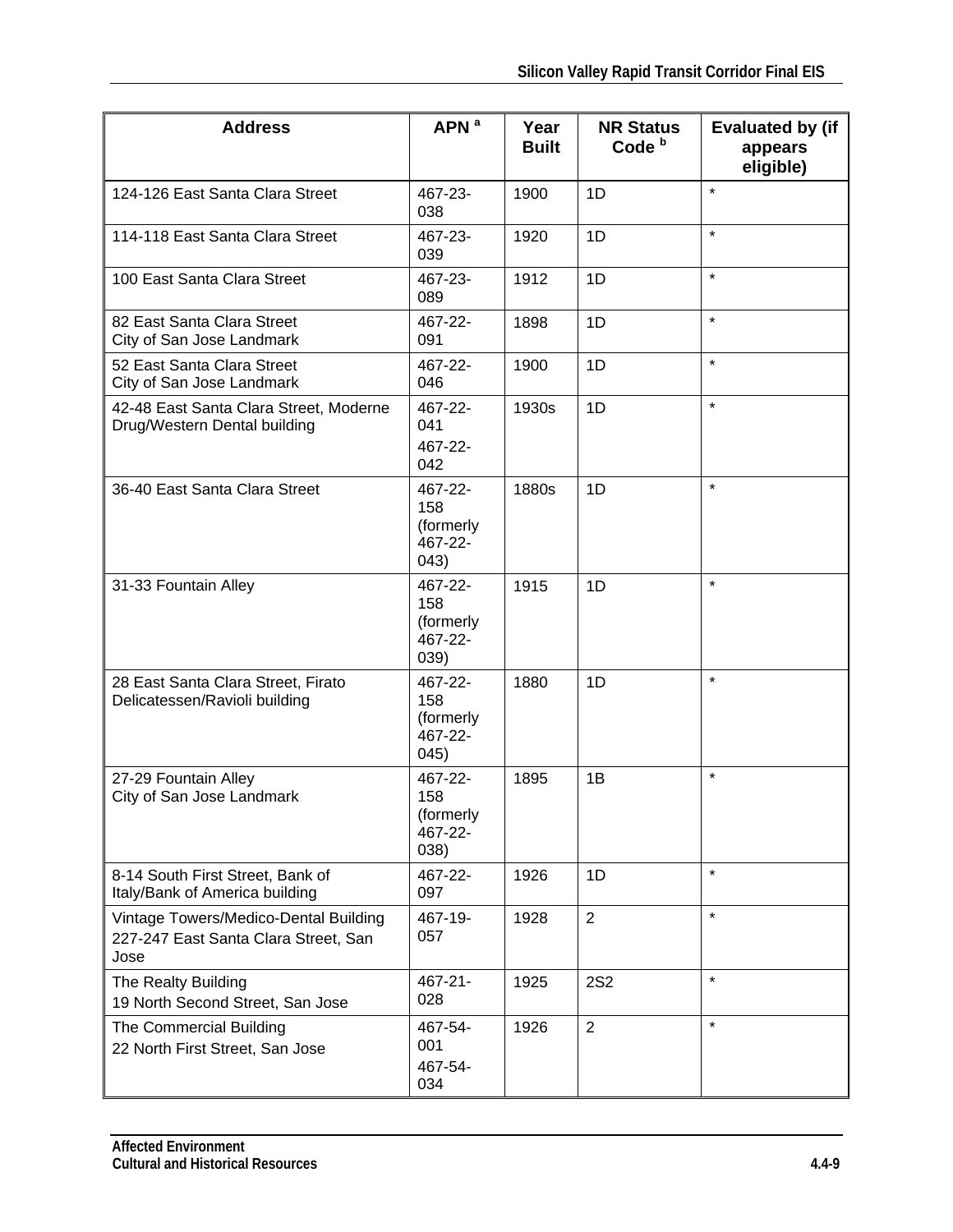| <b>Address</b>                                                                     | APN <sup>a</sup>                                   | Year<br><b>Built</b>      | <b>NR Status</b><br>Code <sup>b</sup> | <b>Evaluated by (if</b><br>appears<br>eligible) |
|------------------------------------------------------------------------------------|----------------------------------------------------|---------------------------|---------------------------------------|-------------------------------------------------|
| De Anza Hotel<br>231-233 West Santa Clara Street, San<br>Jose                      | 259-35-<br>022                                     | 1931                      | 1S                                    | $\star$                                         |
| San Jose Water Works Building<br>374 West Santa Clara Street, San Jose             | 259-38-<br>128                                     | 1934                      | 2                                     | $\star$                                         |
| Cahill Station and Santa Clara<br>Underpass, San Jose                              | 261-34-<br>020                                     | 1935                      | 1D                                    | $\star$                                         |
| Church of the Five Wounds<br>1375-1401 East Santa Clara Street, San<br>Jose        | 467-08-<br>007<br>467-08-<br>009<br>478-08-<br>014 | 1916-<br>1960             | $\overline{2}$                        | Ward Hill 2002                                  |
| Mayfair Theater<br>1191 East Santa Clara Street, San Jose                          | 467-10-<br>043                                     | 1949                      | 2                                     | Ward Hill 2002                                  |
| <b>B.F. Allen House</b><br>1169 East Santa Clara Street, San Jose                  | 467-10-<br>046                                     | 1888                      | $\overline{2}$                        | Ward Hill 2002                                  |
| East San Jose Library<br>1102 E. Santa Clara Street                                | 467-58-<br>001                                     | 1908                      | $\mathbf{1}$                          | <b>JRP 2008</b>                                 |
| Fox Building <sup>a</sup><br>40 North Fourth Street, San Jose                      | 467-20-<br>016                                     | 1919                      | 2S                                    | <b>JRP 2002</b>                                 |
| San Jose Building and Loan<br>81 West Santa Clara Street, San Jose                 | 259-34-<br>018                                     | 1926                      | 2S                                    | Franklin Magi<br>2002/JRP 2002                  |
| James Clayton Building<br>34 West Santa Clara Street, San Jose                     | 259-40-<br>038                                     | 1880s/<br>1910s/<br>1920s | 2S                                    | Glory Anne Laffey<br>1991 / JRP 2002            |
| San Jose National Bank<br>101 West Santa Clara Street, San Jose                    | 259-34-<br>046                                     | 1942                      | 2S                                    | Franklin Magi<br>2000                           |
| The Old Spaghetti Factory<br>51 North San Pedro Street, San Jose                   | 259-35-<br>041                                     | 1901                      | 2S                                    | Franklin Magi<br>2000                           |
| St. Patrick's School<br>389 East Santa Clara Street, San Jose                      | 467-18-<br>101                                     | 1899<br>1925              | <b>2S2</b>                            | Laffey1991/JRP<br>2008                          |
| <b>Tuggle Medical Clinic and Pharmacy</b><br>652 East Santa Clara Street, San Jose | 467-27-<br>010                                     | 1915<br>1940              | <b>2S2</b>                            | <b>JRP 2008</b>                                 |
| 49 Wilson Avenue, San Jose                                                         | 261-33-<br>025                                     | ca.<br>1890               | 2S                                    | <b>JRP 2008</b>                                 |
| 745 Schiele Avenue, San Jose                                                       | 261-07-<br>003                                     | 1924                      | 2S                                    | <b>JRP 2008</b>                                 |
| 151 West Santa Clara Street, San Jose                                              | 259-35-<br>049                                     | 1877 /<br>1930            | $\overline{2}$                        | Franklin Magi<br>2000                           |
| Calpak Plant #51<br>50 Bush Street, San Jose                                       | 261-33-<br>038                                     | 1914/<br>1925 /<br>1930   | 2B                                    | Glory Anne Laffey<br>1998                       |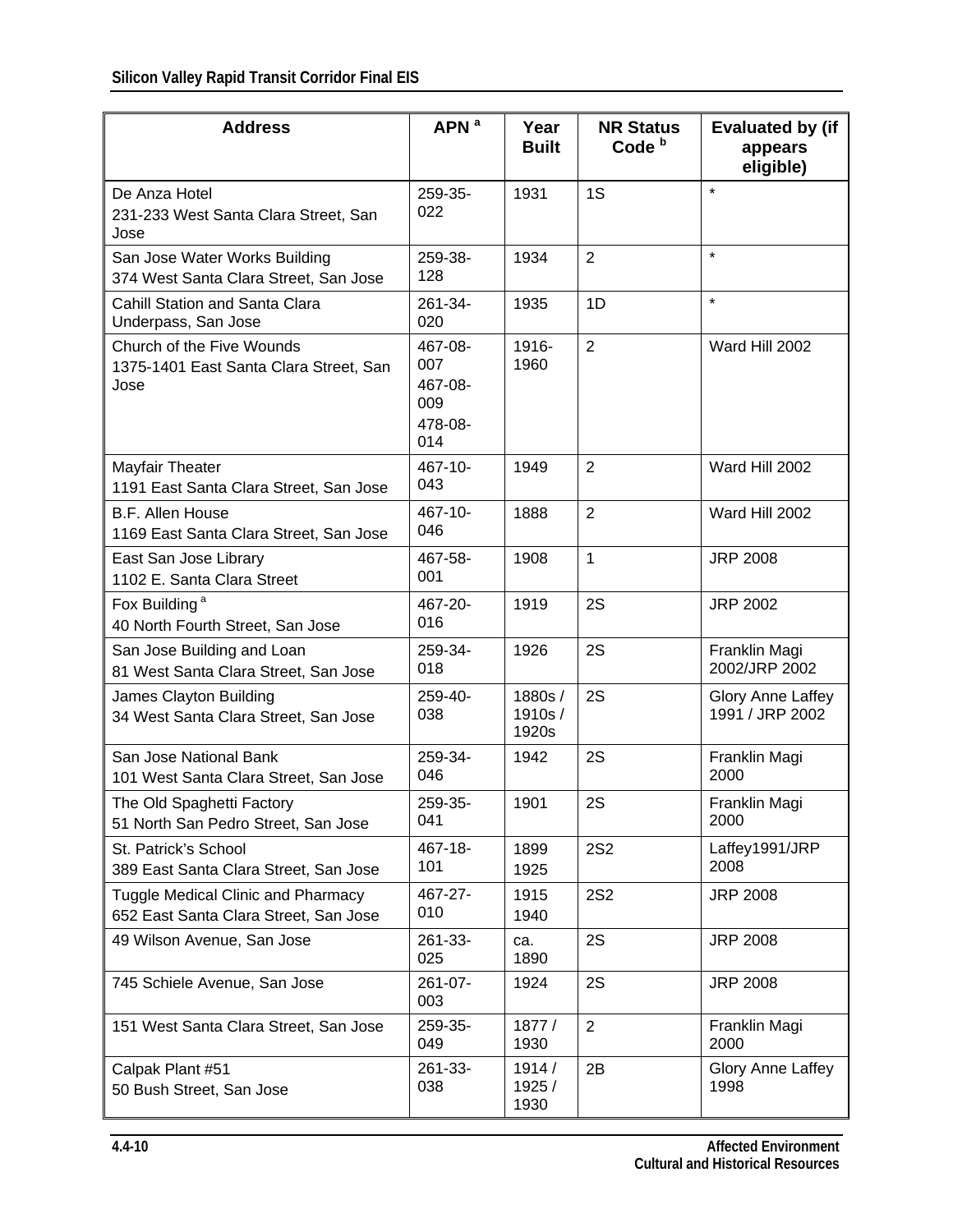| <b>Address</b>                                                                                                 | APN <sup>a</sup>                 | Year<br><b>Built</b>            | <b>NR Status</b><br>Code <sup>b</sup>                 | <b>Evaluated by (if</b><br>appears<br>eligible) |
|----------------------------------------------------------------------------------------------------------------|----------------------------------|---------------------------------|-------------------------------------------------------|-------------------------------------------------|
| Schurra's Candy Factory<br>848 The Alameda, San Jose                                                           | $261 - 33 -$<br>020              | ca.<br>1884                     | 2S                                                    | Glory Anne Laffey<br>1991 / JRP 2002            |
| 176 N. Morrison Avenue, San Jose                                                                               | $261 - 01 -$<br>074              | ca.<br>1898                     | $\overline{2}$                                        | <b>JRP 2002</b>                                 |
| Muirson Label and Carton Company <sup>c</sup><br>421-435 Stockton Avenue, San Jose                             | $261 - 03 -$<br>051              | 1913/<br>1927                   | 2                                                     | Ward Hill 2001                                  |
| Historic Santa Clara Caltrain Station<br>Including the following properties:                                   | See below                        | <b>See</b><br>below             | See below                                             | See below                                       |
| Santa Clara Station Depot<br>1 Railroad Avenue, Santa Clara                                                    | $230 - 06 -$<br>050              | 1876                            | 1S                                                    | $\star$                                         |
| Santa Clara Tower and Speeder and<br><b>Utility Sheds</b><br>Benton Street and Railroad Avenue,<br>Santa Clara | $230 - 06 -$<br>$040$ and<br>052 | 1894/<br>1904/<br>1926/<br>1927 | 2D<br>(contributing<br>elements of<br>depot property) | Caltrans 1991 /<br><b>JRP 2002</b>              |

<sup>a</sup> APN: Assessor's Parcel Number

**b** Status Codes for the National Register of Historic Places:

- 1 Listed in the NRHP
- 2 Determined eligible for listing in the NRHP through a formal process involving federal agencies.
- 3 Appears eligible for listing in the NRHP as judged by the qualified person completing or reviewing the DPR 523 form for the property.
- S Considered a separate or individual property
- D Considered a contributor or potential contributor to a historic district or potential historic district
- B Considered both an "S" and "D" property
- 2S2 Determined eligible for separate listing through a consensus determined by a federal agency and the California Office of Historic Preservation (OHP)
- \* These properties are listed in the NRHP or were previously determined eligible. Information regarding the evaluators is not required in the HRER.

 $c$  Building(s) has been demolished.

Source: JRP Historical Consulting Services LLC, Historic Resources Evaluation Report (HRER), 2002, and Addendum Draft Technical Memorandum to the HRER, February, 2008.

#### **City of San Jose**

There are a total of 23 existing historic resources within the San Jose portion of the APE. The San Jose Downtown Commercial Historic District is a multi-component historic district with 13 individual historic resources, for a total of 35 individual buildings or structures in this portion of the APE.